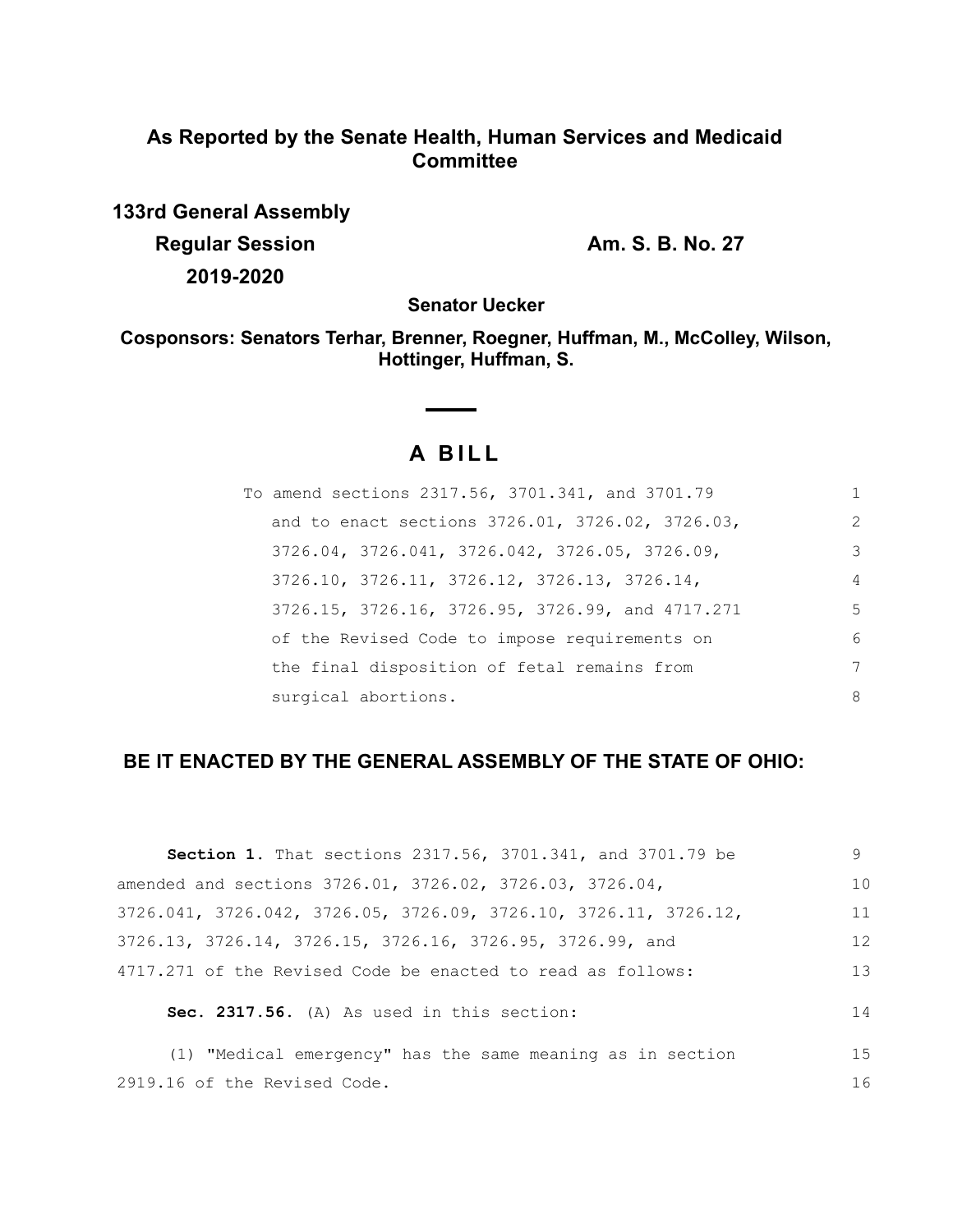#### **Am. S. B. No. 27 Page 2 As Reported by the Senate Health, Human Services and Medicaid Committee**

(2) "Medical necessity" means a medical condition of a pregnant woman that, in the reasonable judgment of the physician who is attending the woman, so complicates the pregnancy that it necessitates the immediate performance or inducement of an abortion. 17 18 19 20 21

(3) "Probable gestational age of the zygote, blastocyte, embryo, or fetus" means the gestational age that, in the judgment of a physician, is, with reasonable probability, the gestational age of the zygote, blastocyte, embryo, or fetus at the time that the physician informs a pregnant woman pursuant to division (B)(1)(b) of this section.

(B) Except when there is a medical emergency or medical necessity, an abortion shall be performed or induced only if all of the following conditions are satisfied:

(1) At least twenty-four hours prior to the performance or inducement of the abortion, a physician meets with the pregnant woman in person in an individual, private setting and gives her an adequate opportunity to ask questions about the abortion that will be performed or induced. At this meeting, the physician shall inform the pregnant woman, verbally or, if she is hearing impaired, by other means of communication, of all of the following:

(a) The nature and purpose of the particular abortion procedure to be used and the medical risks associated with that procedure; 39 40 41

(b) The probable gestational age of the zygote, blastocyte, embryo, or fetus;

(c) The medical risks associated with the pregnant woman carrying the pregnancy to term. 44 45

28 29 30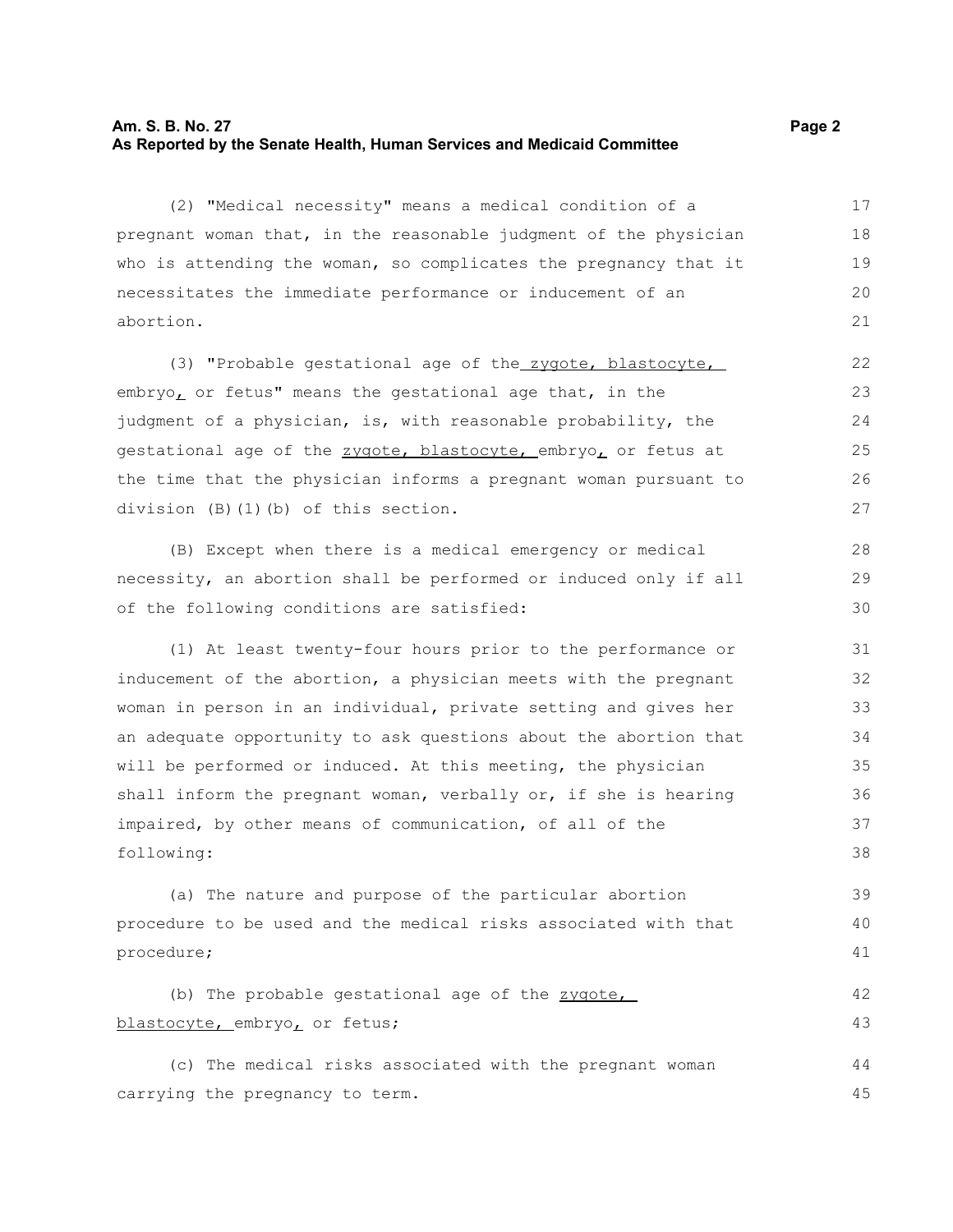#### **Am. S. B. No. 27 Page 3 As Reported by the Senate Health, Human Services and Medicaid Committee**

The meeting need not occur at the facility where the abortion is to be performed or induced, and the physician involved in the meeting need not be affiliated with that facility or with the physician who is scheduled to perform or induce the abortion. 46 47 48 49 50

(2) At least twenty-four hours prior to the performance or inducement of the abortion, the physician who is to perform or induce the abortion or the physician's agent does each of the following in person, by telephone, by certified mail, return receipt requested, or by regular mail evidenced by a certificate of mailing:

(a) Inform the pregnant woman of the name of the physician who is scheduled to perform or induce the abortion;

(b) Give the pregnant woman copies of the published materials described in division (C) of this section; 59 60

(c) Inform the pregnant woman that the materials given pursuant to division (B)(2)(b) of this section are published by the state and that they describe the zygote, blastocyte, embryo, or fetus and list agencies that offer alternatives to abortion. The pregnant woman may choose to examine or not to examine the materials. A physician or an agent of a physician may choose to be disassociated from the materials and may choose to comment or not comment on the materials. 61 62 63 64 65 66 67 68

(3) If it has been determined that the unborn human individual the pregnant woman is carrying has a detectable heartbeat, the physician who is to perform or induce the abortion shall comply with the informed consent requirements in section 2919.192 of the Revised Code in addition to complying with the informed consent requirements in divisions  $(B)$   $(1)$ ,  $(2)$ , 69 70 71 72 73 74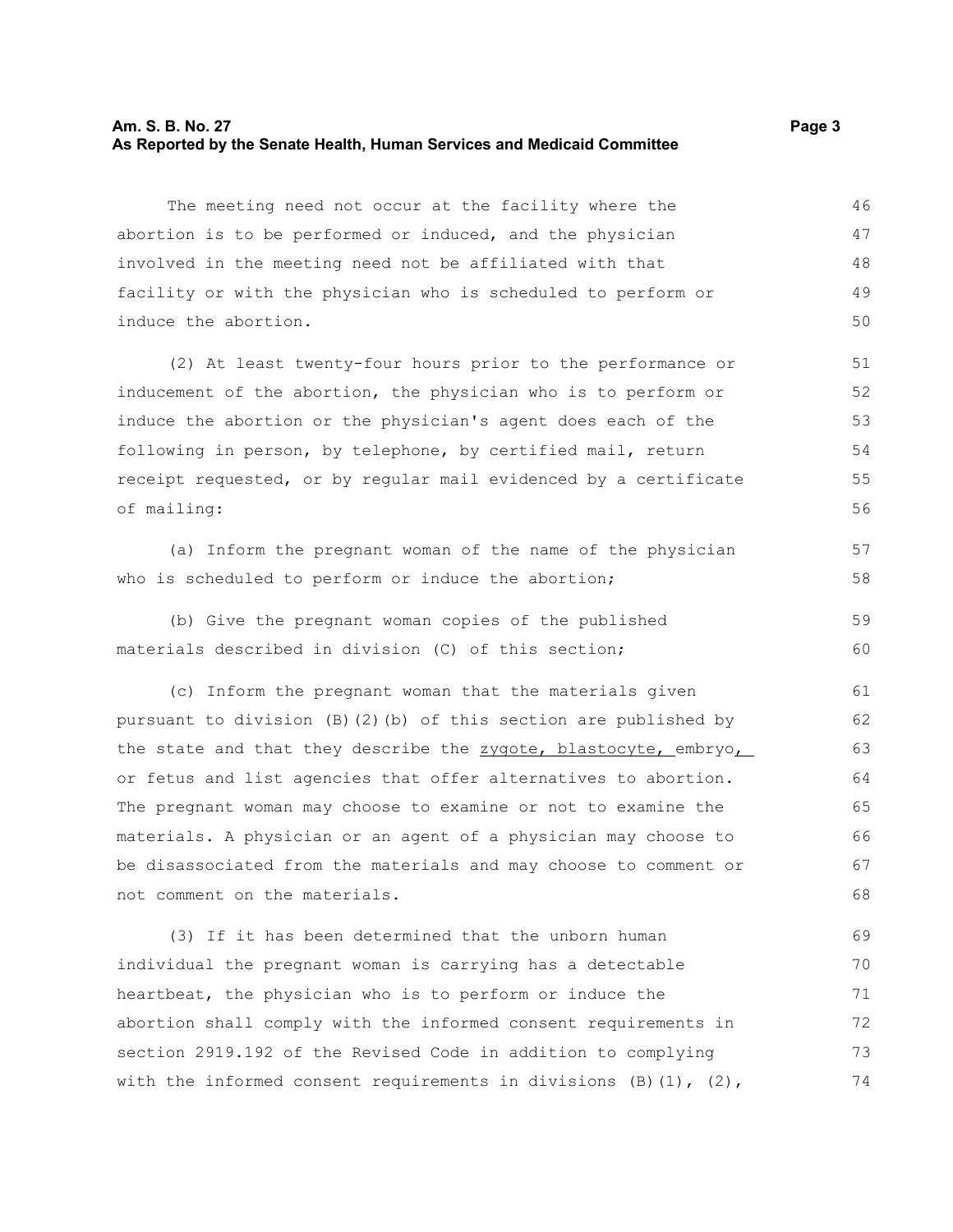(4), and (5) of this section.

(4) Prior to the performance or inducement of the abortion, the pregnant woman signs a form consenting to the abortion and certifies both all of the following on that form:

(a) She has received the information and materials described in divisions (B)(1) and (2) of this section, and her questions about the abortion that will be performed or induced have been answered in a satisfactory manner.

(b) She consents to the particular abortion voluntarily, knowingly, intelligently, and without coercion by any person, and she is not under the influence of any drug of abuse or alcohol. 83 84 85 86

 (c) If the abortion will be performed or induced surgically, she has been provided with the notification form described in division (A) of section 3726.14 of the Revised Code. 87 88 89 90

 (d) If the abortion will be performed or induced surgically and she desires to exercise the rights under division (A) of section 3726.03 of the Revised Code, she has completed the disposition determination under section 3726.04 or 3726.041 of the Revised Code.

A form shall be completed for each zygote, blastocyte, embryo, or fetus to be aborted. If a pregnant woman is carrying more than one zygote, blastocyte, embryo, or fetus, she shall sign a form for each zygote, blastocyte, embryo, or fetus to be aborted.

The form shall contain the name and contact information of the physician who provided to the pregnant woman the information described in division (B)(1) of this section. 101 102 103

75

76 77 78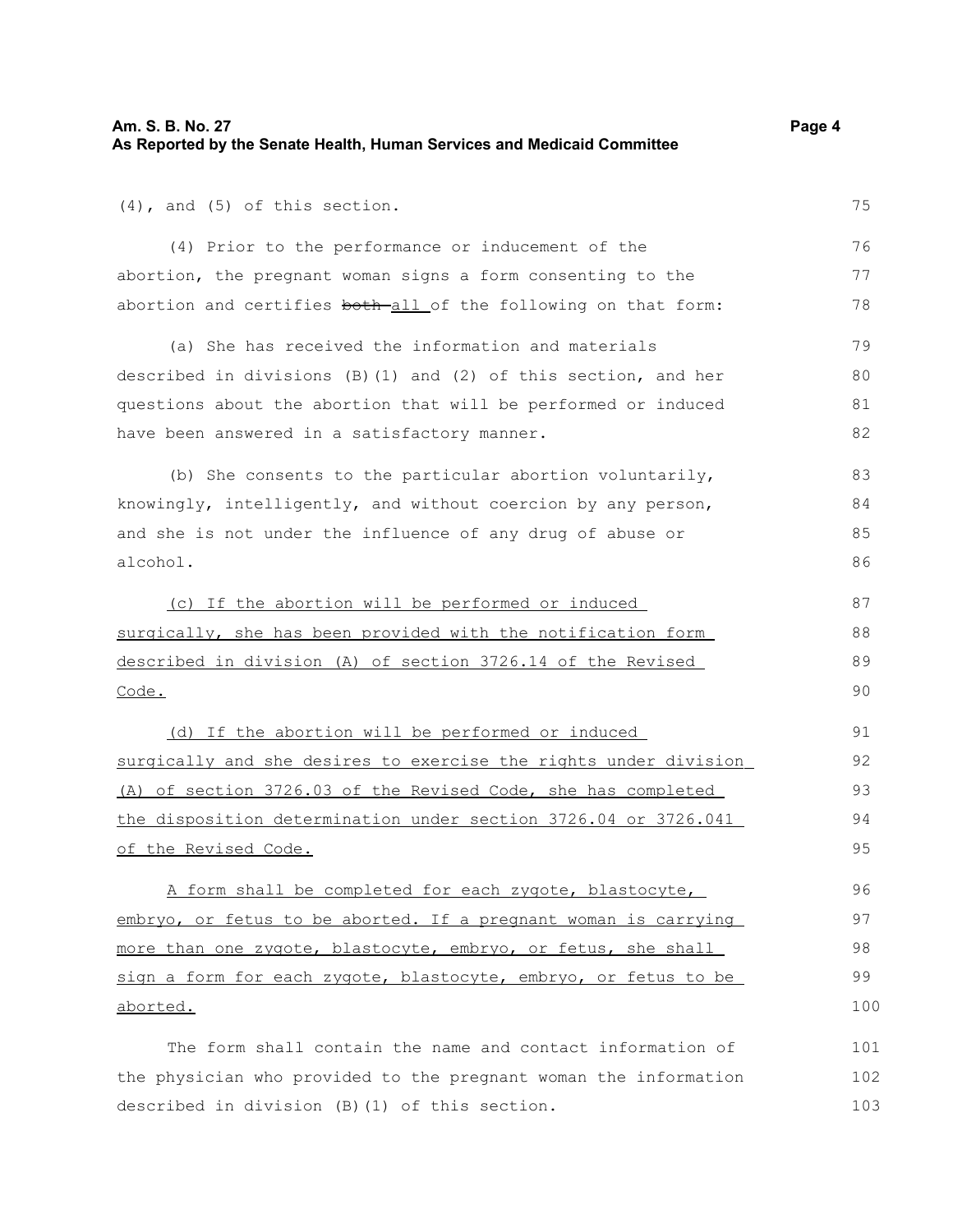#### **Am. S. B. No. 27 Page 5 As Reported by the Senate Health, Human Services and Medicaid Committee**

(5) Prior to the performance or inducement of the abortion, the physician who is scheduled to perform or induce the abortion or the physician's agent receives a copy of the pregnant woman's signed form on which she consents to the abortion and that includes the certification required by division (B)(4) of this section. 104 105 106 107 108 109

(C) The department of health shall publish in English and in Spanish, in a typeface large enough to be clearly legible, and in an easily comprehensible format, the following materials on the department's web site: 110 111 112 113

(1) Materials that inform the pregnant woman about family planning information, of publicly funded agencies that are available to assist in family planning, and of public and private agencies and services that are available to assist her through the pregnancy, upon childbirth, and while the child is dependent, including, but not limited to, adoption agencies. The materials shall be geographically indexed; include a comprehensive list of the available agencies, a description of the services offered by the agencies, and the telephone numbers and addresses of the agencies; and inform the pregnant woman about available medical assistance benefits for prenatal care, childbirth, and neonatal care and about the support obligations of the father of a child who is born alive. The department shall ensure that the materials described in division (C)(1) of this section are comprehensive and do not directly or indirectly promote, exclude, or discourage the use of any agency or service described in this division. 114 115 116 117 118 119 120 121 122 123 124 125 126 127 128 129 130

(2) Materials that inform the pregnant woman of the probable anatomical and physiological characteristics of the zygote, blastocyte, embryo, or fetus at two-week gestational 131 132 133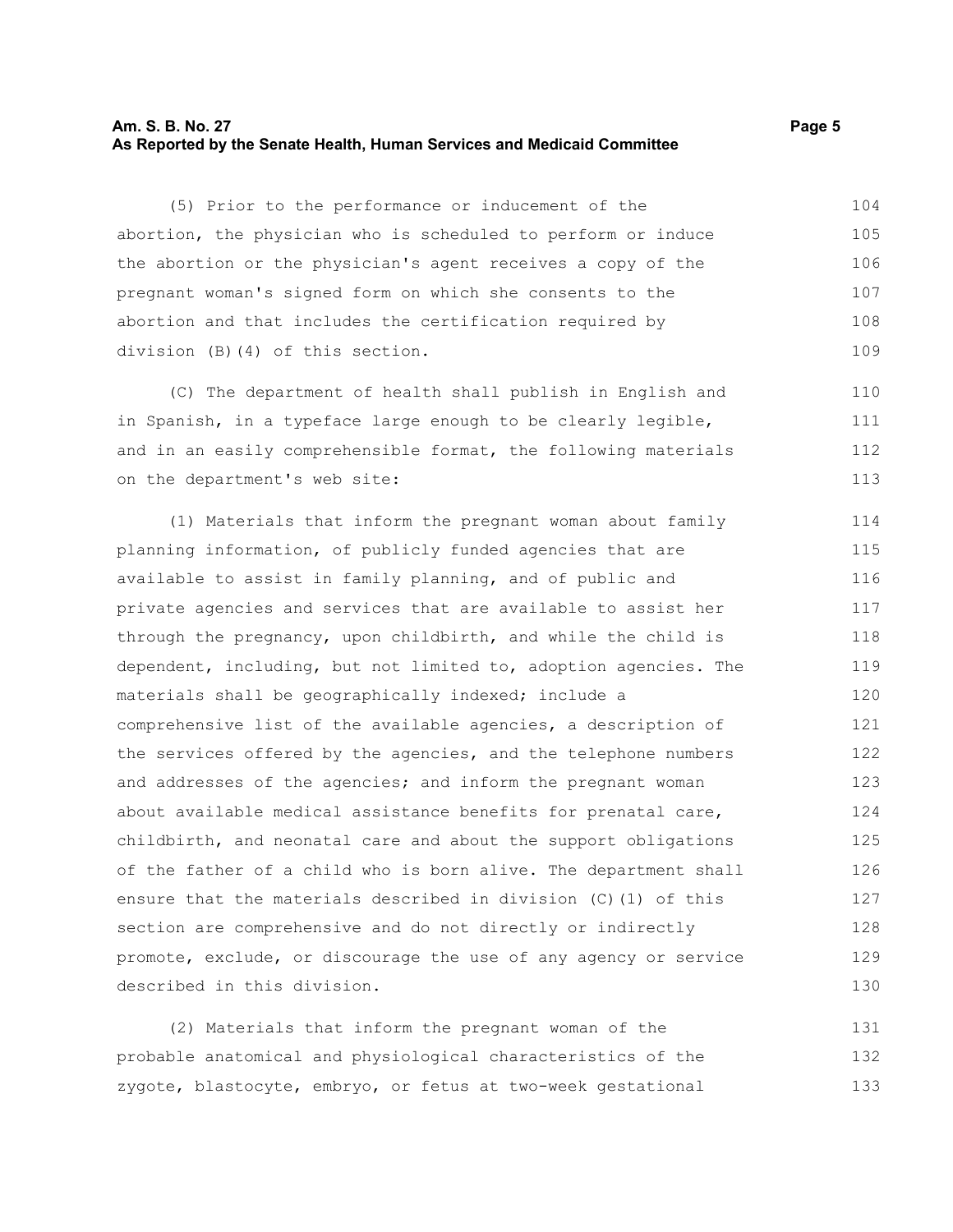#### **Am. S. B. No. 27 Page 6 As Reported by the Senate Health, Human Services and Medicaid Committee**

increments for the first sixteen weeks of pregnancy and at fourweek gestational increments from the seventeenth week of pregnancy to full term, including any relevant information regarding the time at which the fetus possibly would be viable. The department shall cause these materials to be published only after it consults with the Ohio state medical association and the Ohio section of the American college of obstetricians and gynecologists relative to the probable anatomical and physiological characteristics of a zygote, blastocyte, embryo, or fetus at the various gestational increments. The materials shall use language that is understandable by the average person who is not medically trained, shall be objective and nonjudgmental, and shall include only accurate scientific information about the zygote, blastocyte, embryo, or fetus at the various gestational increments. If the materials use a pictorial, photographic, or other depiction to provide information regarding the zygote, blastocyte, embryo, or fetus, the materials shall include, in a conspicuous manner, a scale or other explanation that is understandable by the average person and that can be used to determine the actual size of the zygote, blastocyte, embryo, or fetus at a particular gestational increment as contrasted with the depicted size of the zygote, blastocyte, embryo, or fetus at that gestational increment. 134 135 136 137 138 139 140 141 142 143 144 145 146 147 148 149 150 151 152 153 154 155 156

(D) Upon the submission of a request to the department of health by any person, hospital, physician, or medical facility for one copy of the materials published in accordance with division (C) of this section, the department shall make the requested copy of the materials available to the person, hospital, physician, or medical facility that requested the copy. 157 158 159 160 161 162 163

(E) If a medical emergency or medical necessity compels 164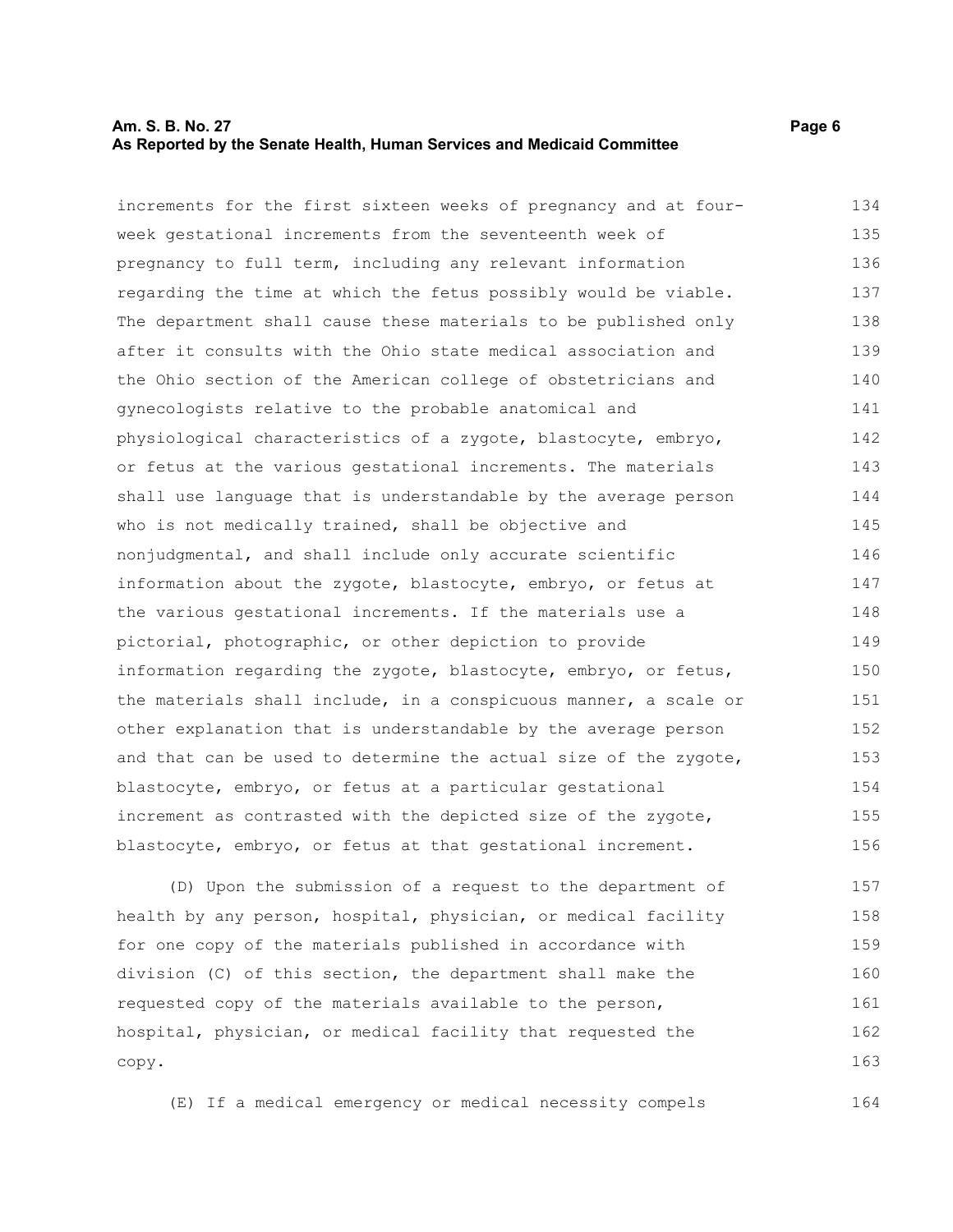#### **Am. S. B. No. 27 Page 7 As Reported by the Senate Health, Human Services and Medicaid Committee**

the performance or inducement of an abortion, the physician who will perform or induce the abortion, prior to its performance or inducement if possible, shall inform the pregnant woman of the medical indications supporting the physician's judgment that an immediate abortion is necessary. Any physician who performs or induces an abortion without the prior satisfaction of the conditions specified in division (B) of this section because of a medical emergency or medical necessity shall enter the reasons for the conclusion that a medical emergency or medical necessity exists in the medical record of the pregnant woman. 165 166 167 168 169 170 171 172 173 174

(F) If the conditions specified in division (B) of this section are satisfied, consent to an abortion shall be presumed to be valid and effective. 175 176 177

(G) The performance or inducement of an abortion without the prior satisfaction of the conditions specified in division (B) of this section does not constitute, and shall not be construed as constituting, a violation of division (A) of section 2919.12 of the Revised Code. The failure of a physician to satisfy the conditions of division (B) of this section prior to performing or inducing an abortion upon a pregnant woman may be the basis of both of the following: 178 179 180 181 182 183 184 185

(1) A civil action for compensatory and exemplary damages as described in division (H) of this section; 186 187

(2) Disciplinary action under section 4731.22 of the Revised Code. 188 189

(H)(1) Subject to divisions (H)(2) and (3) of this section, any physician who performs or induces an abortion with actual knowledge that the conditions specified in division (B) of this section have not been satisfied or with a heedless 190 191 192 193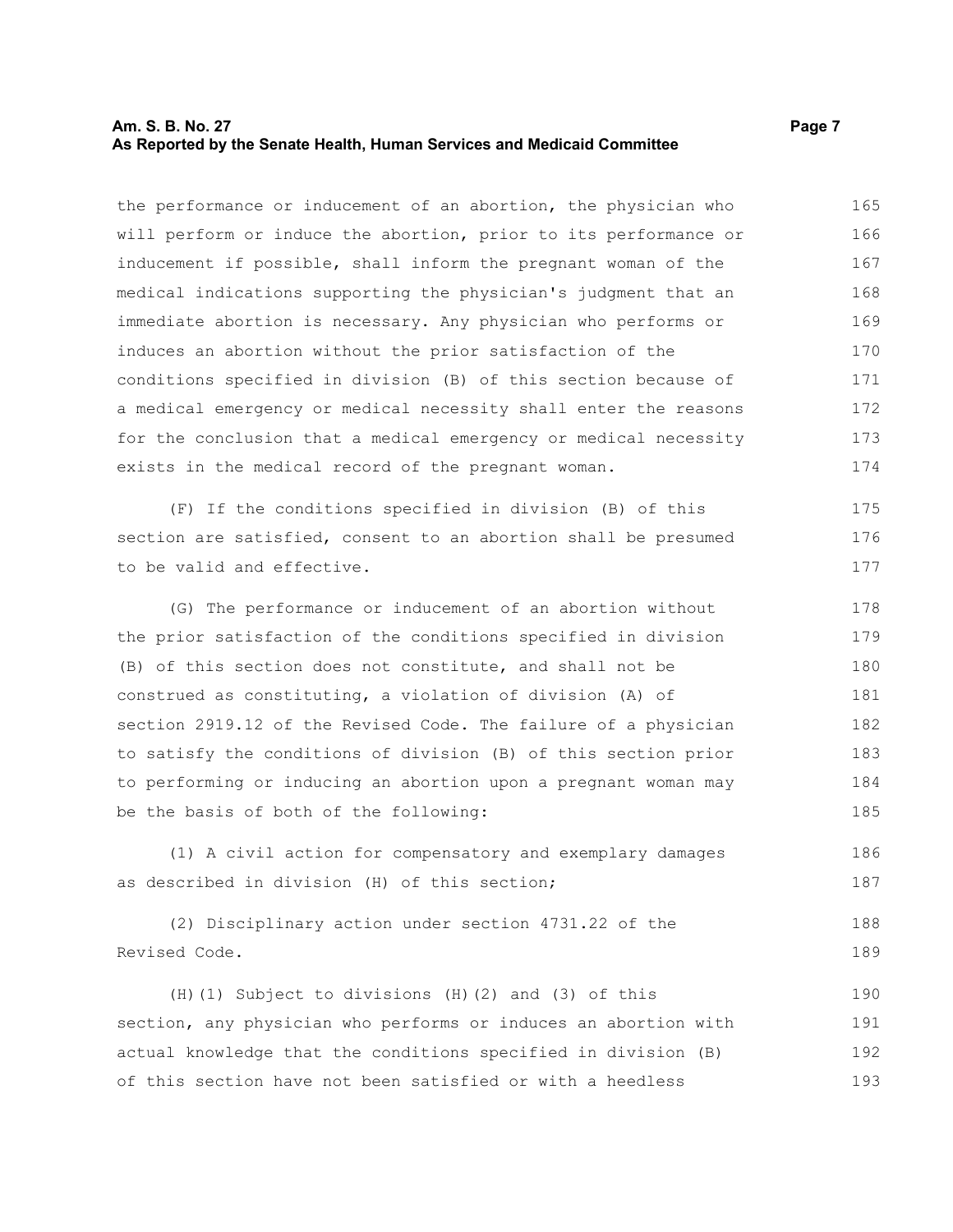#### **Am. S. B. No. 27 Page 8 As Reported by the Senate Health, Human Services and Medicaid Committee**

indifference as to whether those conditions have been satisfied is liable in compensatory and exemplary damages in a civil action to any person, or the representative of the estate of any person, who sustains injury, death, or loss to person or property as a result of the failure to satisfy those conditions. In the civil action, the court additionally may enter any injunctive or other equitable relief that it considers appropriate. 194 195 196 197 198 199 200 201

(2) The following shall be affirmative defenses in a civil action authorized by division (H)(1) of this section: 202 203

(a) The physician performed or induced the abortion under the circumstances described in division (E) of this section. 204 205

(b) The physician made a good faith effort to satisfy the conditions specified in division (B) of this section. 206 207

(3) An employer or other principal is not liable in damages in a civil action authorized by division (H)(1) of this section on the basis of the doctrine of respondeat superior unless either of the following applies: 208 209 210 211

(a) The employer or other principal had actual knowledge or, by the exercise of reasonable diligence, should have known that an employee or agent performed or induced an abortion with actual knowledge that the conditions specified in division (B) of this section had not been satisfied or with a heedless indifference as to whether those conditions had been satisfied. 212 213 214 215 216 217

(b) The employer or other principal negligently failed to secure the compliance of an employee or agent with division (B) of this section. 218 219 220

(4) Notwithstanding division (E) of section 2919.12 of the Revised Code, the civil action authorized by division (H)(1) of 221 222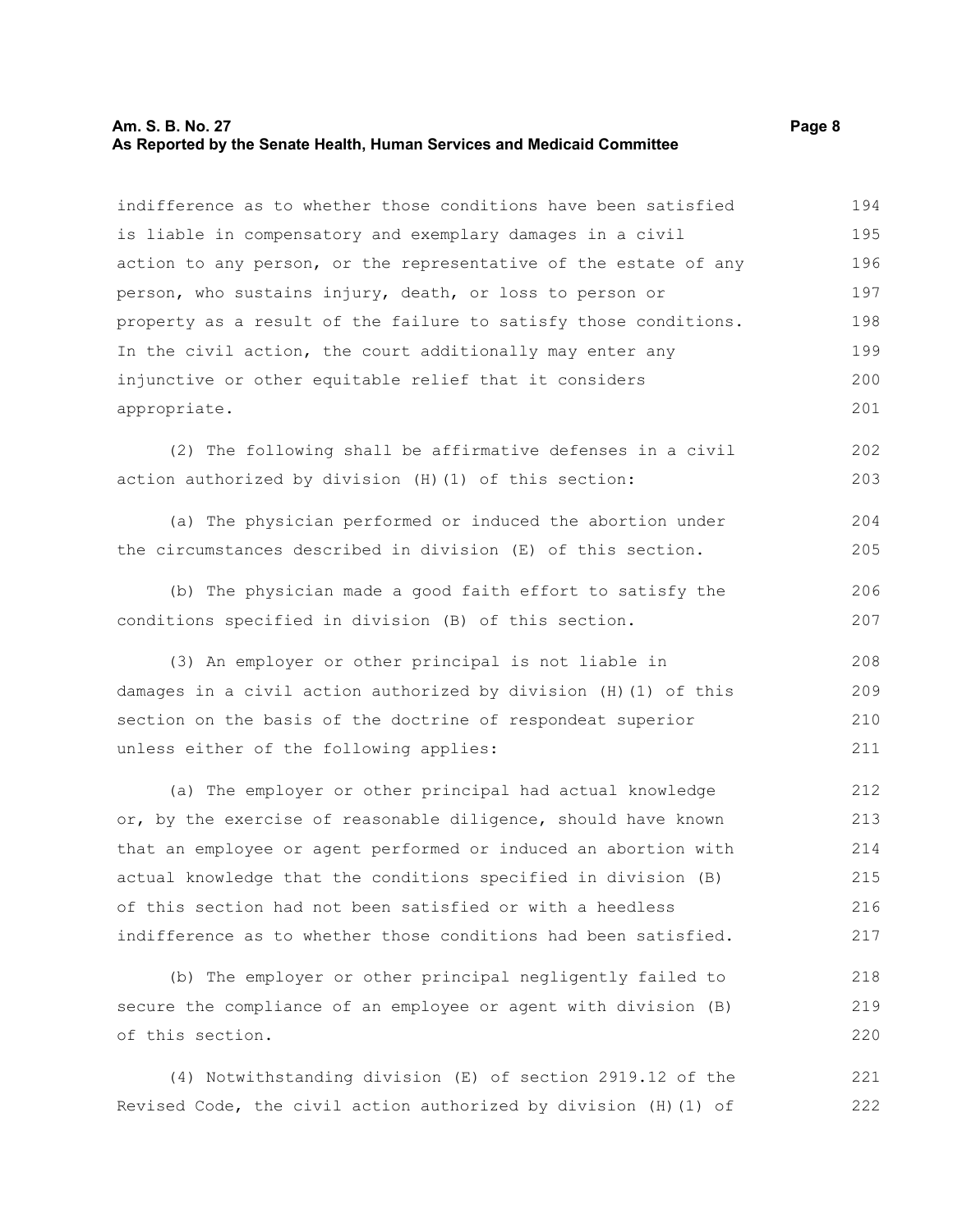#### **Am. S. B. No. 27 Page 9 As Reported by the Senate Health, Human Services and Medicaid Committee**

this section shall be the exclusive civil remedy for persons, or the representatives of estates of persons, who allegedly sustain injury, death, or loss to person or property as a result of a failure to satisfy the conditions specified in division (B) of this section. 223 224 225 226 227

(I) The department of job and family services shall prepare and conduct a public information program to inform women of all available governmental programs and agencies that provide services or assistance for family planning, prenatal care, child care, or alternatives to abortion. 228 229 230 231 232

**Sec. 3701.341.** (A) The director of health, pursuant to Chapter 119. and consistent with Chapter 3726. and section 2317.56 of the Revised Code, shall adopt rules relating to abortions and the following subjects: 233 234 235 236

(1) Post-abortion procedures to protect the health of the pregnant woman;

(2) Pathological reports;

(3) Humane disposition of the product of human conception; 240

(4) Counseling.

(B) The director of health shall implement the rules and shall apply to the court of common pleas for temporary or permanent injunctions restraining a violation or threatened violation of the rules. This action is an additional remedy not dependent on the adequacy of the remedy at law. 242 243 244 245 246

**Sec. 3701.79.** (A) As used in this section:

(1) "Abortion" has the same meaning as in section 2919.11 of the Revised Code. 248 249

237 238

239

241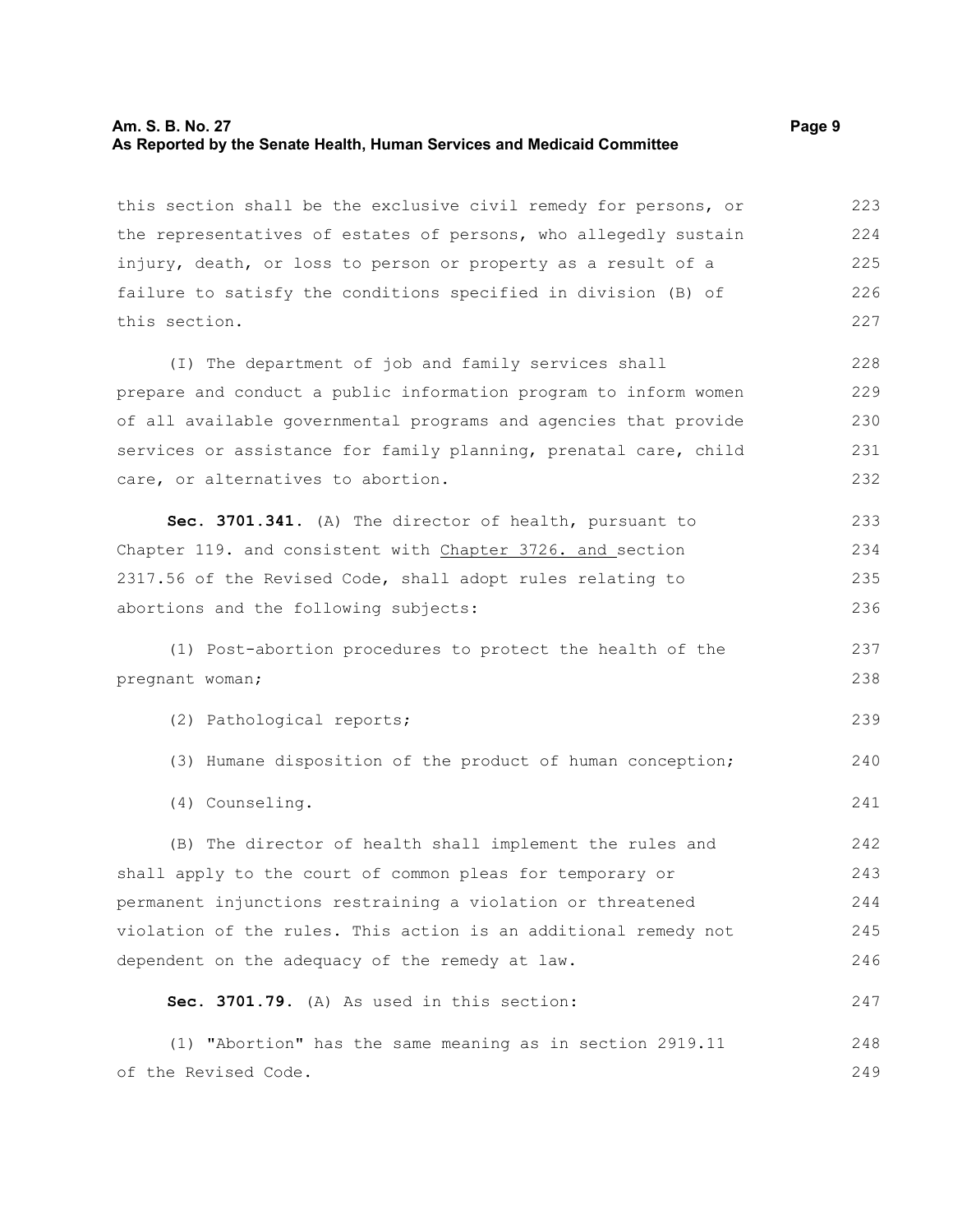#### **Am. S. B. No. 27 Page 10 As Reported by the Senate Health, Human Services and Medicaid Committee**

(2) "Abortion report" means a form completed pursuant to division (C) of this section. (3) "Ambulatory surgical facility" has the same meaning as in section 3702.30 of the Revised Code. (4) "Department" means the department of health. (5) "Hospital" means any building, structure, institution, or place devoted primarily to the maintenance and operation of facilities for the diagnosis, treatment, and medical or surgical care for three or more unrelated individuals suffering from illness, disease, injury, or deformity, and regularly making available at least clinical laboratory services, diagnostic xray services, treatment facilities for surgery or obstetrical care, or other definitive medical treatment. "Hospital" does not include a "home" as defined in section 3721.01 of the Revised Code. (6) "Physician's office" means an office or portion of an 250 251 252 253 254 255 256 257 258 259 260 261 262 263 264 265

office that is used to provide medical or surgical services to the physician's patients. "Physician's office" does not mean an ambulatory surgical facility, a hospital, or a hospital emergency department. 266 267 268 269

(7) "Postabortion care" means care given after the uterus has been evacuated by abortion.

270 271

(B) The department shall be responsible for collecting and collating abortion data reported to the department as required by this section. 272 273 274

(C) The attending physician shall complete an individual abortion report for each-the abortion of each zygote, blastocyte, embryo, or fetus the physician performs-upon awoman. The report shall be confidential and shall not contain 275 276 277 278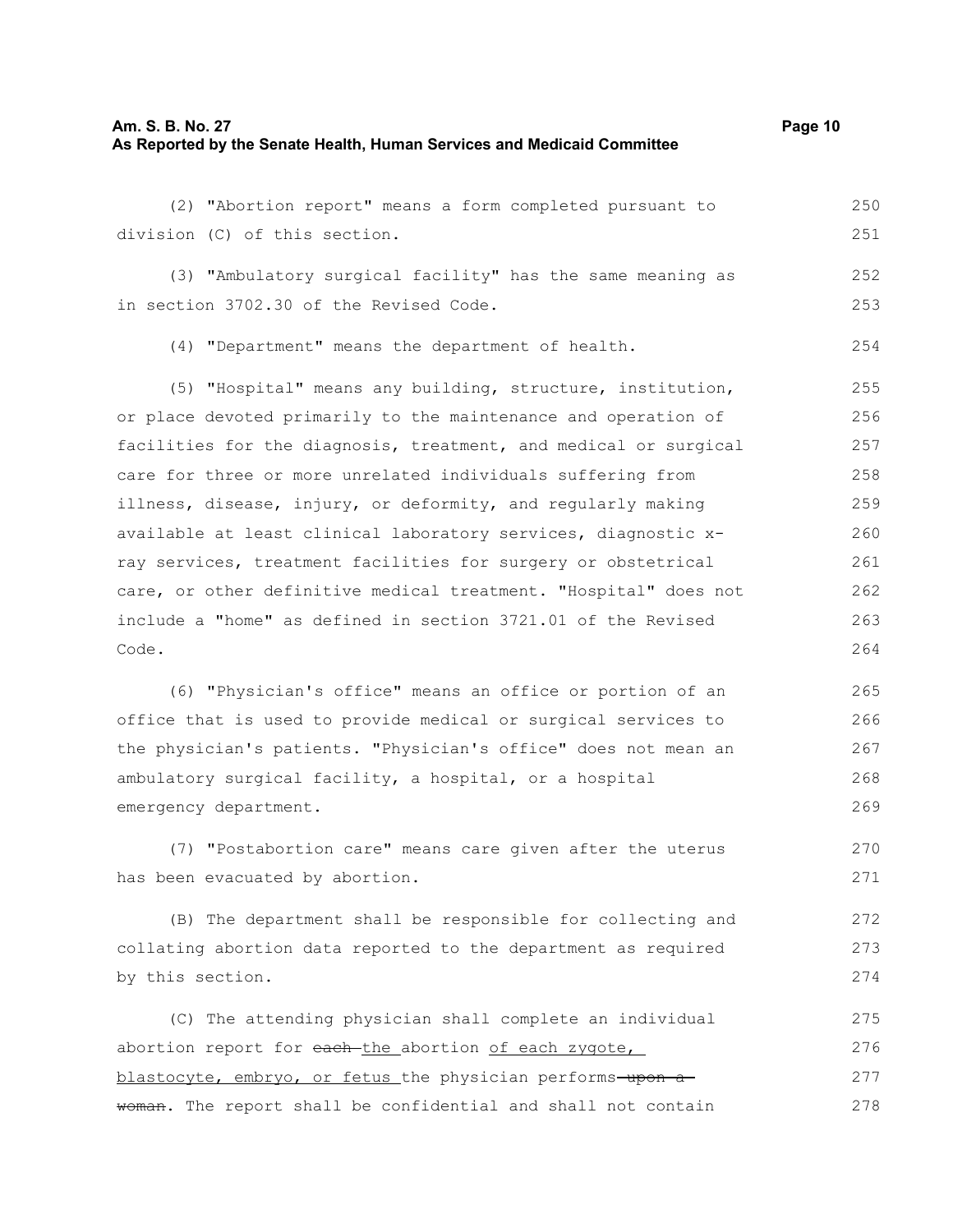#### **Am. S. B. No. 27 Page 11 As Reported by the Senate Health, Human Services and Medicaid Committee**

the woman's name. The report shall include, but is not limited to, all of the following, insofar as the patient makes the data available that is not within the physician's knowledge: (1) Patient number; (2) The name and address of the facility in which the abortion was performed, and whether the facility is a hospital, ambulatory surgical facility, physician's office, or other facility; (3) The date of the abortion; (4) If a surgical abortion, the method of final disposition of the fetal remains under Chapter 3726. of the Revised Code; (5) All of the following regarding the woman on whom the abortion was performed: (a) Zip code of residence; (b) Age; (c) Race; (d) Marital status; (e) Number of previous pregnancies; (f) Years of education; (g) Number of living children; (h) Number of zygotes, blastocytes, embryos, or fetuses previously-induced abortions aborted; (i) Date of last induced abortion; (j) Date of last live birth; 279 280 281 282 283 284 285 286 287 288 289 290 291 292 293 294 295 296 297 298 299 300 301 302 303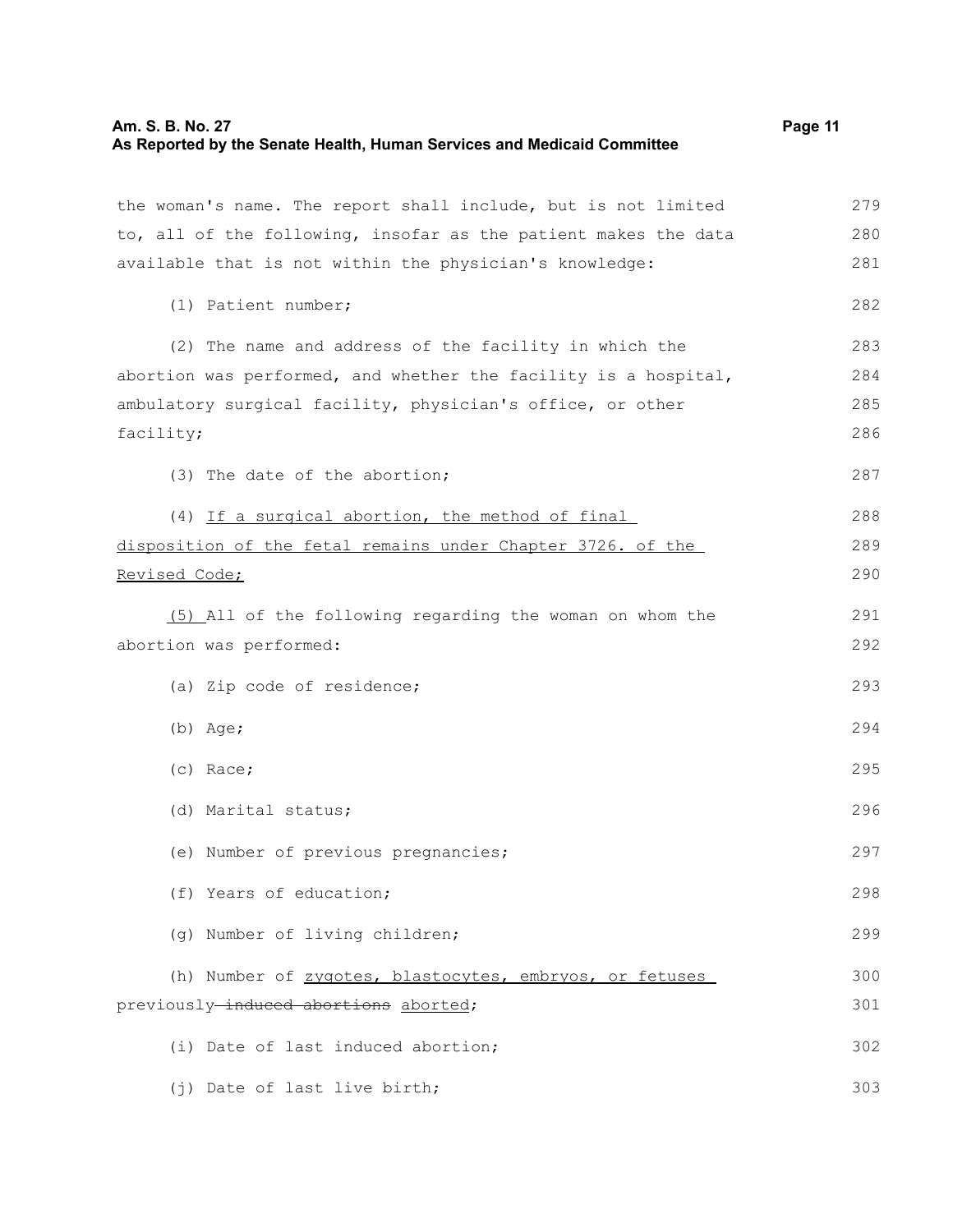| Am. S. B. No. 27                                                        | Page 12 |
|-------------------------------------------------------------------------|---------|
| As Reported by the Senate Health, Human Services and Medicaid Committee |         |

| (k) Method of contraception at the time of conception;                                                                        | 304        |
|-------------------------------------------------------------------------------------------------------------------------------|------------|
| (1) Date of the first day of the last menstrual period;                                                                       | 305        |
| (m) Medical condition at the time of the abortion;                                                                            | 306        |
| (n) Rh-type;                                                                                                                  | 307        |
| (o) The number of weeks of gestation at the time of the<br>abortion.                                                          | 308<br>309 |
| (5) (6) The type of abortion procedure performed;                                                                             | 310        |
| (6) (7) Complications by type;                                                                                                | 311        |
| (7) (8) Written acknowledgment by the attending physician<br>that the pregnant woman is not seeking the abortion, in whole or | 312<br>313 |
| in part, because of any of the following:                                                                                     | 314        |
| (a) A test result indicating Down syndrome in an unborn<br>child;                                                             | 315<br>316 |
| (b) A prenatal diagnosis of Down syndrome in an unborn<br>child;                                                              | 317<br>318 |
| (c) Any other reason to believe that an unborn child has<br>Down syndrome.                                                    | 319<br>320 |
| (8) (9) Type of procedure performed after the abortion;                                                                       | 321        |
| (9) (10) Type of family planning recommended;                                                                                 | 322        |
| (10) -(11) Type of additional counseling given;                                                                               | 323        |
| (11) -(12) Signature of attending physician.                                                                                  | 324        |
| (D) The physician who completed the abortion report under<br>division (C) of this section shall submit the abortion report to | 325<br>326 |
| the department within fifteen days after the woman is                                                                         | 327        |
| discharged.                                                                                                                   | 328        |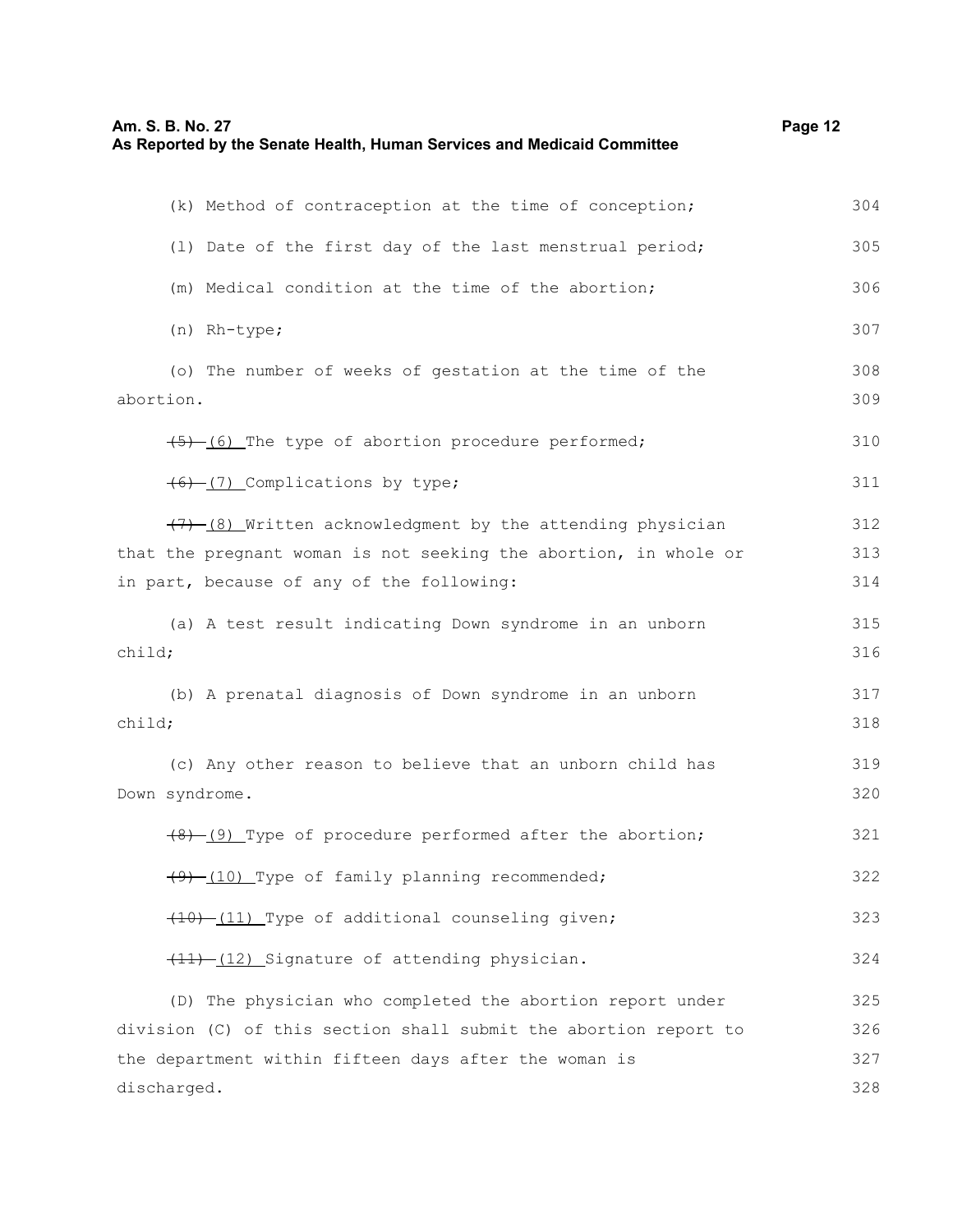#### **Am. S. B. No. 27 Page 13 As Reported by the Senate Health, Human Services and Medicaid Committee**

(E) The appropriate vital records report or certificate shall be made out after the twentieth week of gestation. 329 330

(F) A copy of the abortion report shall be made part of the medical record of the patient of the facility in which the abortion was performed. 331 332 333

(G) Each hospital shall file monthly and annual reports listing the total number of women who have undergone a posttwelve-week-gestation abortion and received postabortion care. The annual report shall be filed following the conclusion of the state's fiscal year. Each report shall be filed within thirty days after the end of the applicable reporting period. 334 335 336 337 338 339

(H) Each case in which a physician treats a post abortion complication shall be reported on a postabortion complication form. The report shall be made upon a form prescribed by the department, shall be signed by the attending physician, and shall be confidential. 340 341 342 343 344

(I)(1) Not later than the first day of October of each year, the department shall issue an annual report of the abortion data reported to the department for the previous calendar year as required by this section. The annual report shall include at least the following information: 345 346 347 348 349

```
(a) The total number of-induced abortions zygotes,
blastocytes, embryos, or fetuses that were aborted;
                                                                            350
                                                                            351
```

```
(b) The number of abortions performed on Ohio and out-of-
state residents;
     (c) The number of abortions performed, sorted by each of
the following:
                                                                            352
                                                                            353
                                                                            354
                                                                            355
```
(i) The age of the woman on whom the abortion was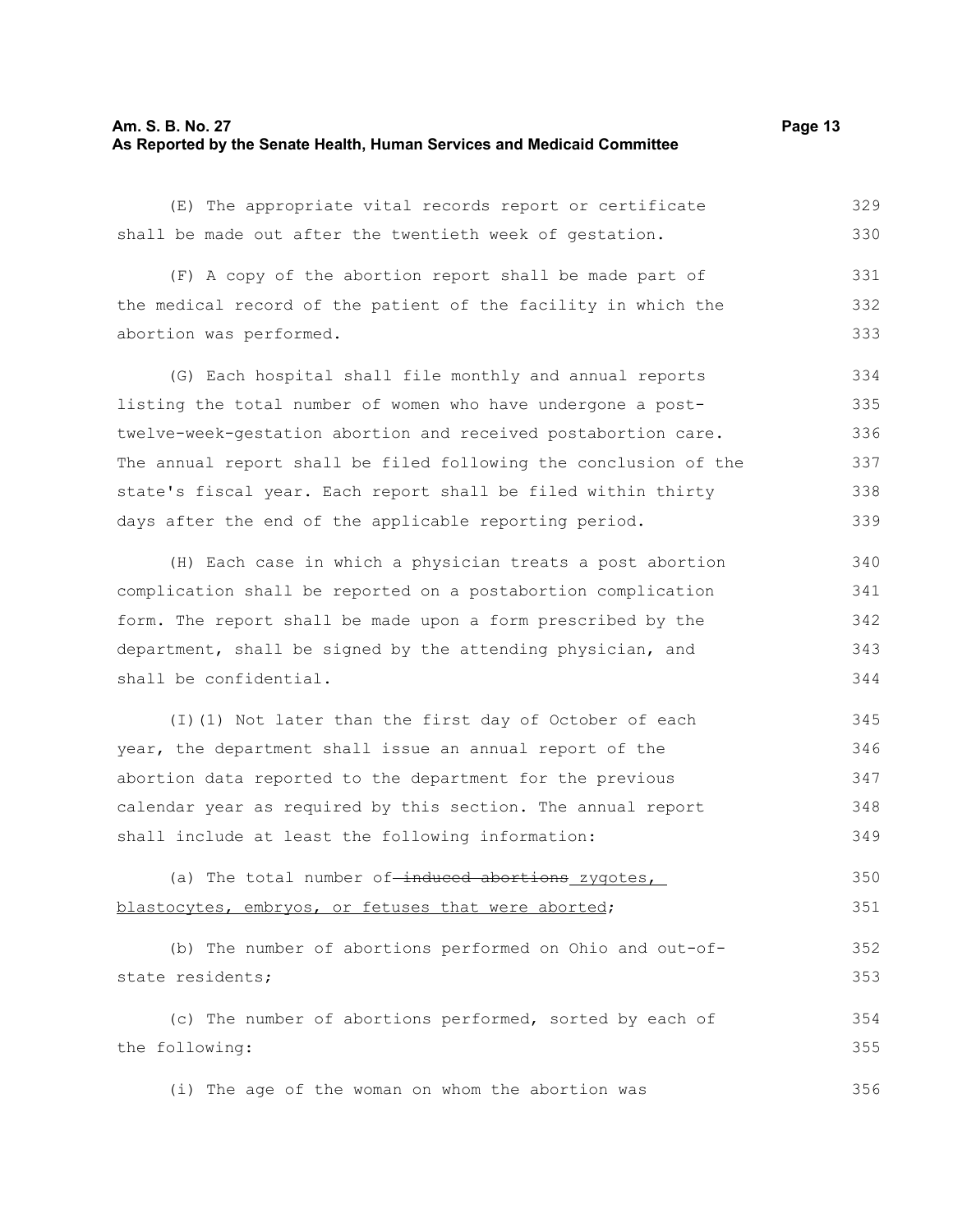#### **Am. S. B. No. 27 Page 14 As Reported by the Senate Health, Human Services and Medicaid Committee**

performed, using the following categories: under fifteen years of age, fifteen to nineteen years of age, twenty to twenty-four years of age, twenty-five to twenty-nine years of age, thirty to thirty-four years of age, thirty-five to thirty-nine years of age, forty to forty-four years of age, forty-five years of age or older; (ii) The race and Hispanic ethnicity of the woman on whom the abortion was performed; (iii) The education level of the woman on whom the abortion was performed, using the following categories or their equivalents: less than ninth grade, ninth through twelfth grade, one or more years of college; (iv) The marital status of the woman on whom the abortion was performed; (v) The number of living children of the woman on whom the abortion was performed, using the following categories: none, one, or two or more; (vi) The number of weeks of gestation of the woman at the time the abortion was performed, using the following categories: less than nine weeks, nine to twelve weeks, thirteen to nineteen weeks, or twenty weeks or more; (vii) The county in which the abortion was performed; (viii) The type of abortion procedure performed; (ix) The number of abortions zygotes, blastocytes, embryos, or fetuses previously performed on aborted by the woman on whom the abortion was performed; (x) The type of facility in which the abortion was performed; 357 358 359 360 361 362 363 364 365 366 367 368 369 370 371 372 373 374 375 376 377 378 379 380 381 382 383 384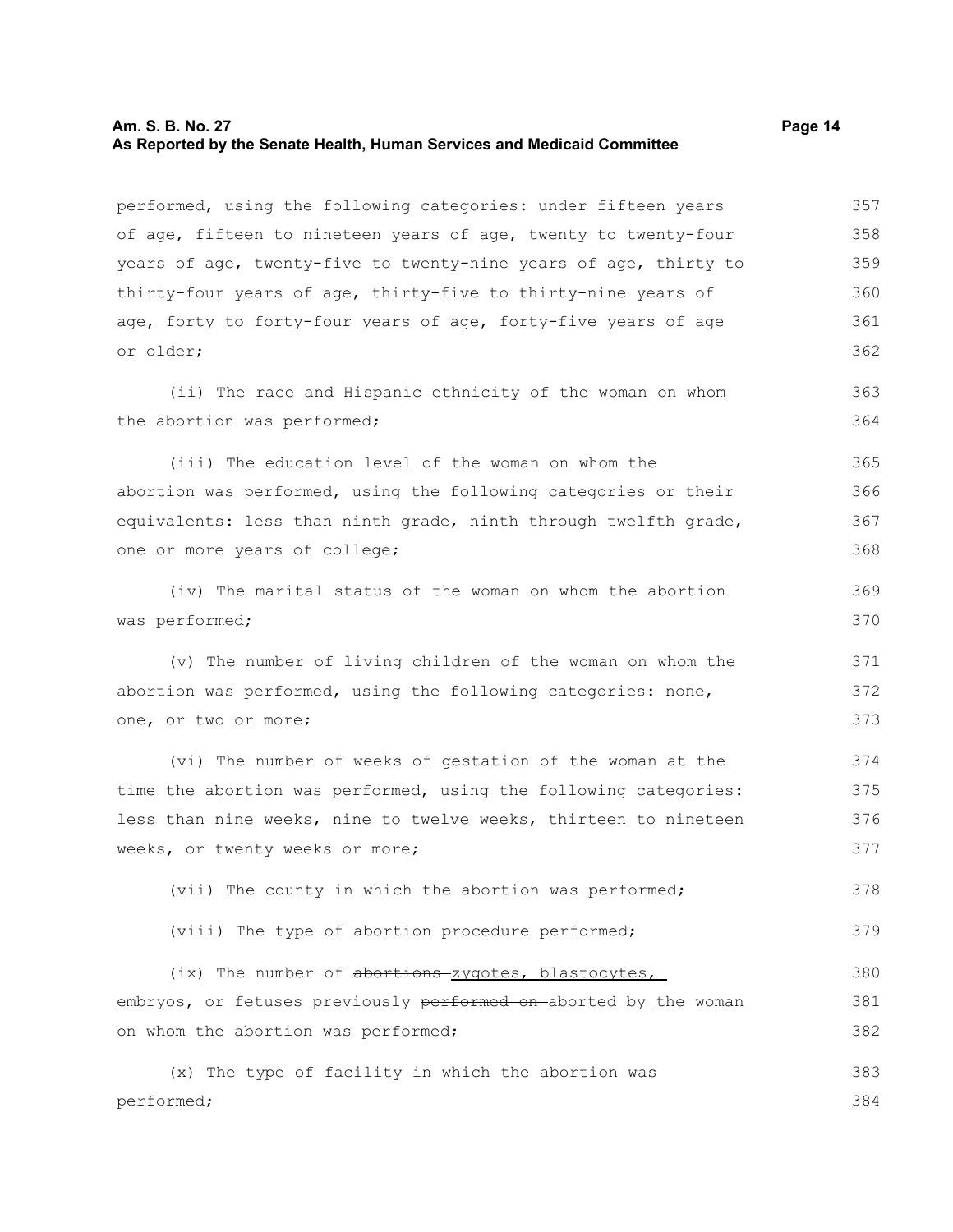#### **Am. S. B. No. 27 Page 15 As Reported by the Senate Health, Human Services and Medicaid Committee**

(xi) For Ohio residents, the county of residence of the woman on whom the abortion was performed. (2) The report also shall indicate the number and type of the abortion complications reported to the department either on the abortion report required under division (C) of this section or the postabortion complication report required under division (H) of this section. (3) In addition to the annual report required under division (I)(1) of this section, the department shall make available, on request, the number of abortions performed by zip code of residence. (J) The director of health shall implement this section and shall apply to the court of common pleas for temporary or permanent injunctions restraining a violation or threatened violation of its requirements. This action is an additional remedy not dependent on the adequacy of the remedy at law. **Sec. 3726.01.** As used in this chapter: (A) "Abortion facility" means any of the following in which abortions are induced or performed: (1) Ambulatory surgical facility as defined in section 3702.30 of the Revised Code; (2) Any other facility in which abortion is legally provided. (B) "Cremation" has the same meaning as in section 4717.01 of the Revised Code. (C) "Fetal remains" means the product of human conception that has been aborted. If a woman is carrying more than one 385 386 387 388 389 390 391 392 393 394 395 396 397 398 399 400 401 402 403 404 405 406 407 408 409 410 411

zygote, blastocyte, embryo, or fetus, such as in the incidence 412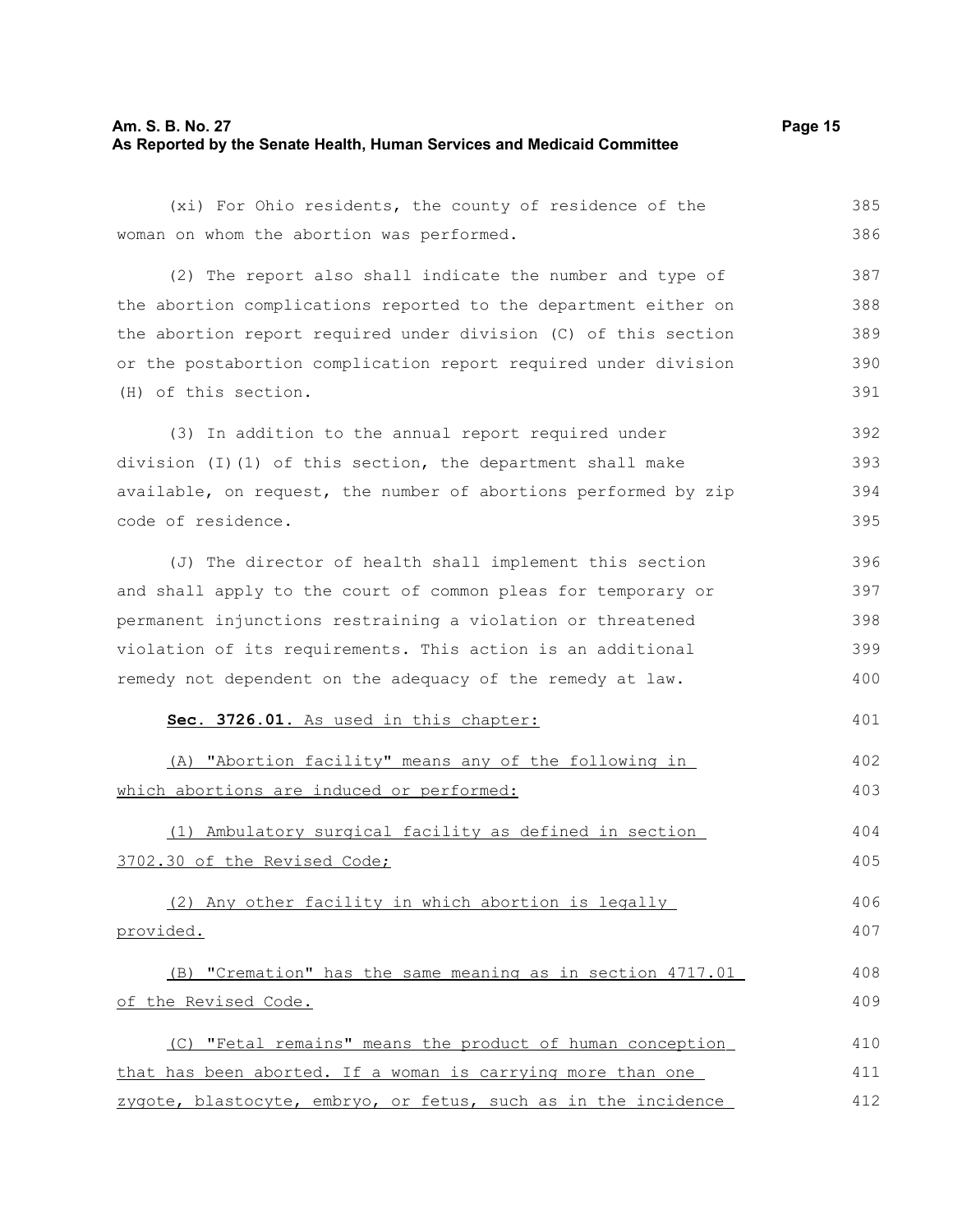| of twins or triplets, each zygote, blastocyte, embryo, or fetus  | 413 |
|------------------------------------------------------------------|-----|
| or any of its parts that is aborted is a separate product of     | 414 |
| human conception that has been aborted.                          | 415 |
| (D) "Interment" means the burial or entombment of fetal          | 416 |
| remains.                                                         | 417 |
| Sec. 3726.02. (A) Final disposition of fetal remains from        | 418 |
| a surgical abortion at an abortion facility shall be by          | 419 |
| cremation or interment.                                          | 420 |
| (B) The cremation of fetal remains under division (A) of         | 421 |
| this section shall be in a crematory facility, in compliance     | 422 |
| with Chapter 4717. of the Revised Code.                          | 423 |
| (C) As used in this section, "crematory facility" has the        | 424 |
| same meaning as in section 4717.01 of the Revised Code.          | 425 |
| Sec. 3726.03. (A) A pregnant woman who has a surgical            | 426 |
| abortion has the right to determine both of the following        | 427 |
| regarding the fetal remains:                                     | 428 |
| (1) Whether the final disposition shall be by cremation or       | 429 |
| interment;                                                       | 430 |
| (2) The location for the final disposition.                      | 431 |
| (B) A pregnant woman who has a surgical abortion shall be        | 432 |
| provided with a notification form described in division (A) of   | 433 |
| section 3726.14 of the Revised Code.                             | 434 |
| Sec. 3726.04. (A) (1) If a pregnant woman desires to             | 435 |
| exercise the rights under division (A) of section 3726.03 of the | 436 |
| Revised Code, she shall make the determination in writing using  | 437 |
| a form prescribed by the director of health under division (C)   | 438 |
| of section 3726.14 of the Revised Code. The determination must   | 439 |
| clearly indicate both of the following:                          | 440 |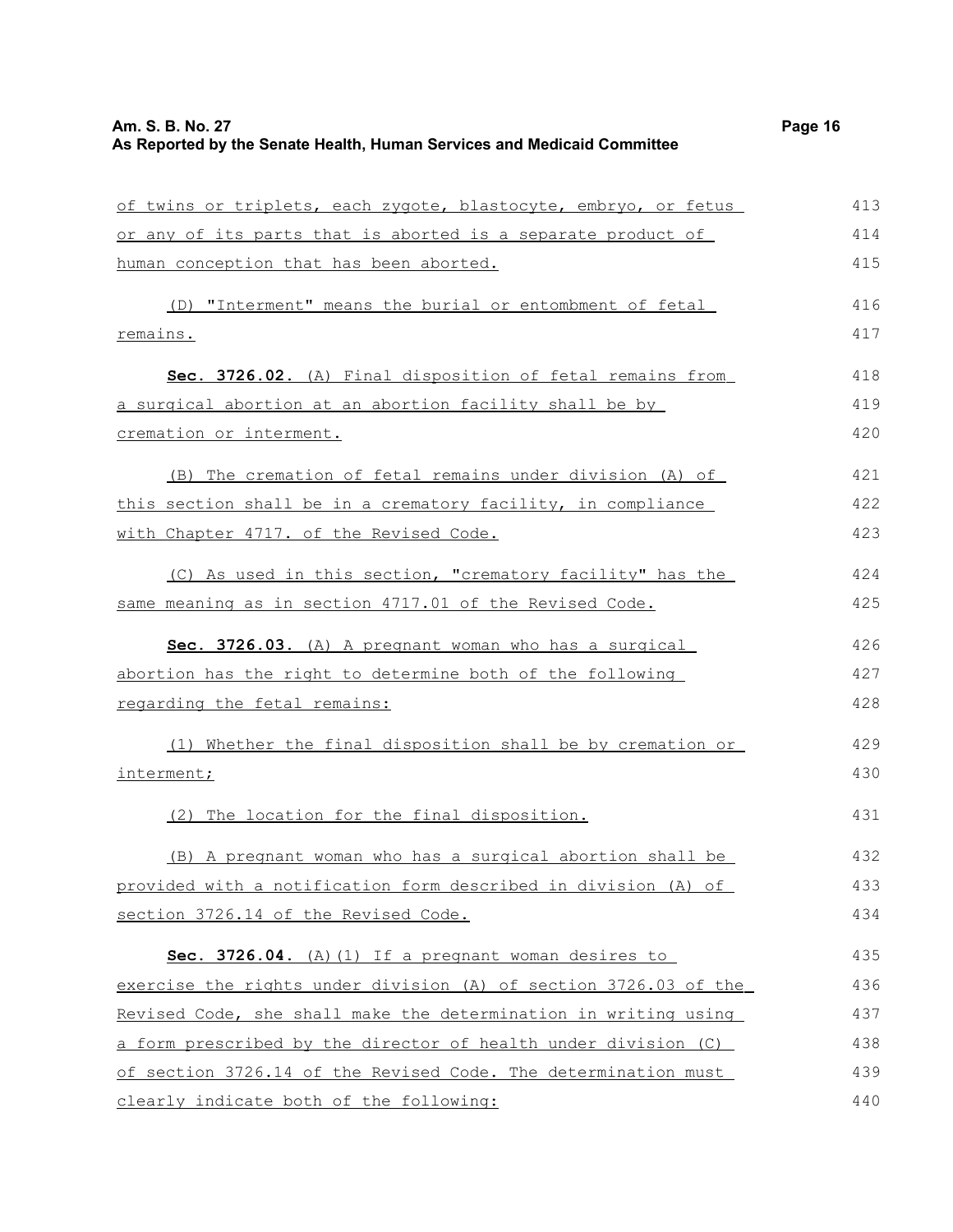| (a) Whether the final disposition will be by cremation or        | 441 |
|------------------------------------------------------------------|-----|
| interment;                                                       | 442 |
| (b) Whether the final disposition will be at a location          | 443 |
| other than one provided by the abortion facility.                | 444 |
|                                                                  |     |
| (2) If a pregnant woman does not desire to exercise the          | 445 |
| rights under division (A) of section 3726.03 of the Revised      | 446 |
| Code, the abortion facility shall determine whether final        | 447 |
| disposition shall be by cremation or interment.                  | 448 |
| (B) (1) A pregnant woman who is under eighteen years of          | 449 |
| age, unmarried, and unemancipated shall obtain parental consent  | 450 |
| from one of the person's parents, quardian, or custodian to the  | 451 |
| final disposition determination she makes under division (A) (1) | 452 |
| of this section. The consent shall be made in writing using a    | 453 |
| form prescribed by the director under division (B) of section    | 454 |
| 3726.14 of the Revised Code.                                     | 455 |
| (2) The consent under division (B) (1) of this section is        | 456 |
| not required for a pregnant woman exercising her rights under    | 457 |
| division (A) of section 3726.03 of the Revised Code if an order  | 458 |
| authorizing the minor to consent, or the court to consent on     | 459 |
| behalf of the minor, to the abortion was issued under section    | 460 |
| 2151.85 or division (C) of section 2919.121 of the Revised Code. | 461 |
| Sec. 3726.041. (A) A pregnant woman who is carrying more         | 462 |
| than one zygote, blastocyte, embryo, or fetus, who desires to    | 463 |
| exercise the rights under division (A) of section 3726.03 of the | 464 |
| Revised Code, shall complete one form under division (A) (1) of  | 465 |
| section 3726.04 of the Revised Code for each zygote, blastocyte, | 466 |
| embryo, or fetus that will be aborted.                           | 467 |
| (B) A pregnant woman who obtains parental consent under          | 468 |
| division (B)(1) of section 3726.04 of the Revised Code shall use | 469 |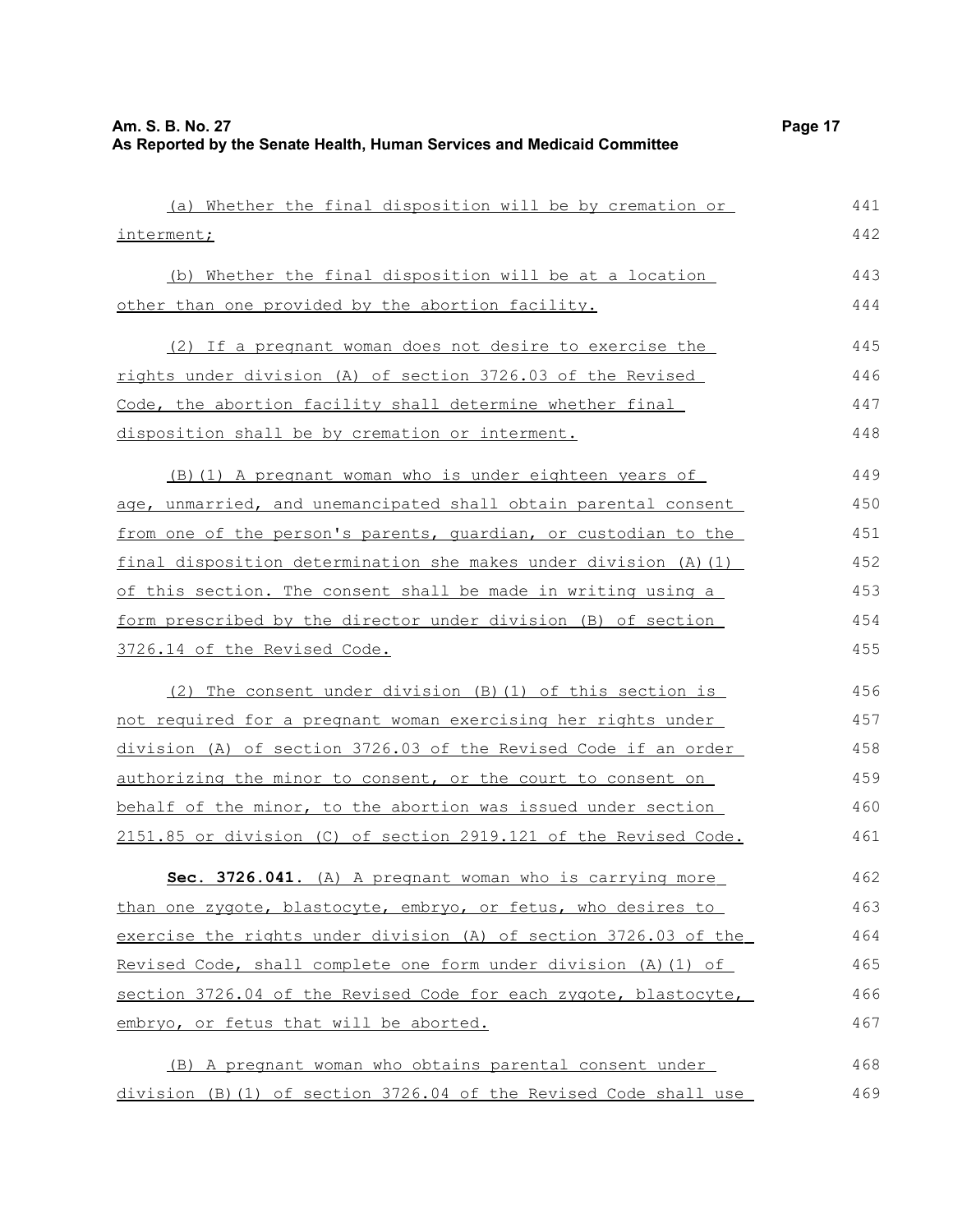| one consent form for each zygote, blastocyte, embryo, or fetus       | 470 |
|----------------------------------------------------------------------|-----|
| that will be aborted.                                                | 471 |
| Sec. 3726.042. A form used under section 3726.04 of the              | 472 |
| Revised Code that covers more than one zygote, blastocyte,           | 473 |
| embryo, or fetus that will be aborted is invalid.                    | 474 |
| Sec. 3726.05. An abortion facility may not release fetal             | 475 |
| remains from a surgical abortion, or arrange for the cremation       | 476 |
| or interment of such fetal remains, until it obtains a final         | 477 |
| disposition determination made, and if applicable, the consent       | 478 |
| made, under section 3726.04 or 3726.041 of the Revised Code.         | 479 |
| Sec. 3726.09. (A) Except as provided in division (B) of              | 480 |
| this section, an abortion facility shall pay for and provide for     | 481 |
| the cremation or interment of the fetal remains from a surgical      | 482 |
| abortion performed at that facility.                                 | 483 |
| (B) If the disposition determination made under division             | 484 |
| (A) (1) of section 3726.04 or 3726.041 of the Revised Code           | 485 |
| identifies a location for final disposition other than one           | 486 |
| provided by the abortion facility, the pregnant woman is             | 487 |
| <u>responsible for the costs related to the final disposition of</u> | 488 |
| the fetal remains at the chosen location.                            | 489 |
| Sec. 3726.10. An abortion facility shall document in the             | 490 |
| pregnant woman's medical record the final disposition                | 491 |
| determination made, and if applicable, the consent made, under       | 492 |
| section 3726.04 or 3726.041 of the Revised Code.                     | 493 |
| Sec. 3726.11. An abortion facility shall maintain                    | 494 |
| evidentiary documentation demonstrating the date and method of       | 495 |
| the disposition of fetal remains from surgical abortions             | 496 |
| performed or induced in the facility.                                | 497 |
| Sec. 3726.12. An abortion facility shall have written                | 498 |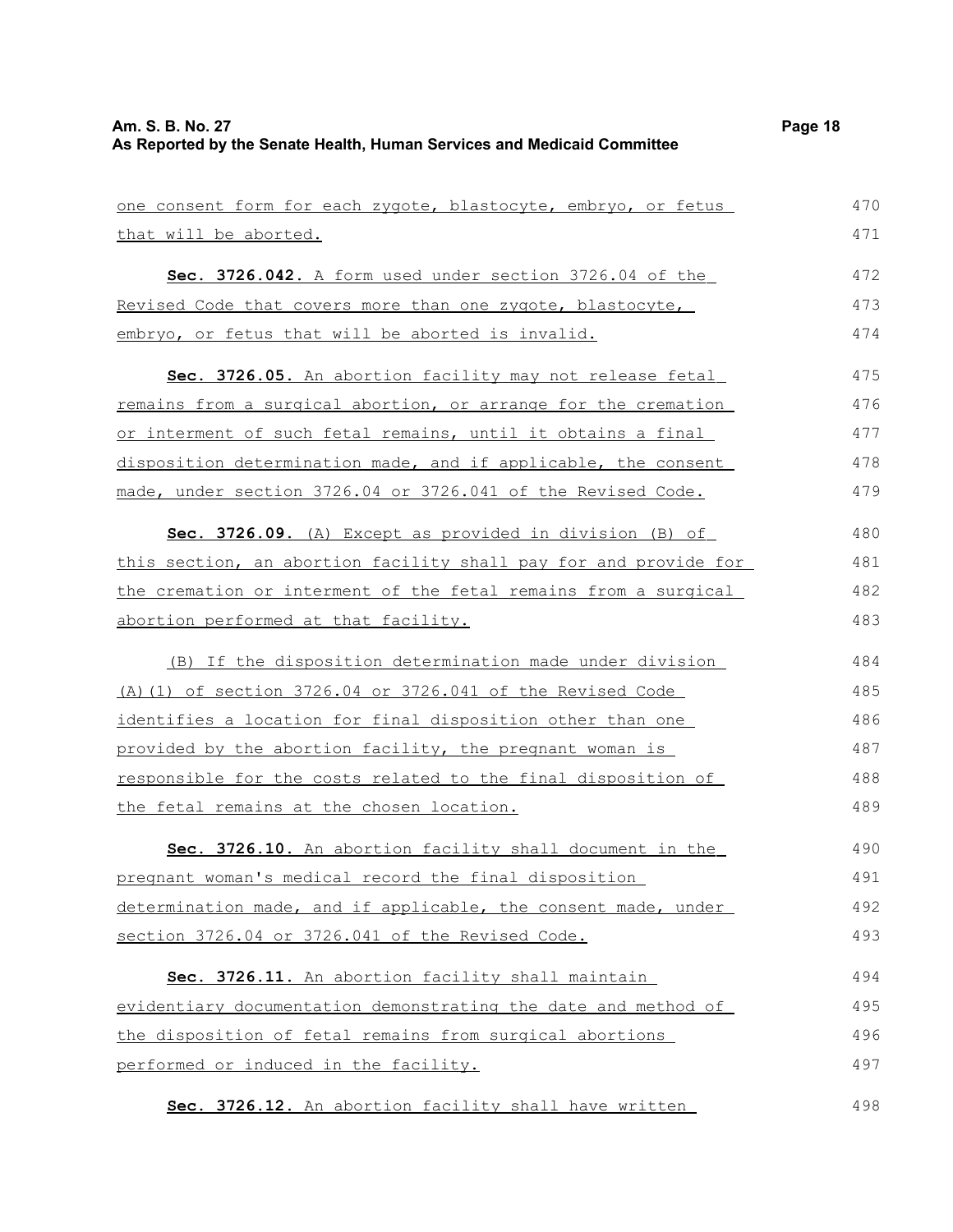| policies and procedures regarding cremation or interment of     | 499 |
|-----------------------------------------------------------------|-----|
| fetal remains from surgical abortions performed or induced in   | 500 |
| the facility.                                                   | 501 |
| Sec. 3726.13. An abortion facility shall develop and            | 502 |
| maintain a written list of locations at which it provides or    | 503 |
| arranges for the final disposition of fetal remains from        | 504 |
| surgical abortions.                                             | 505 |
| Sec. 3726.14. Not later than ninety days after the              | 506 |
| effective date of this section, the director of health, in      | 507 |
| accordance with Chapter 119. of the Revised Code, shall adopt   | 508 |
| rules necessary to carry out sections 3726.01 to 3726.13 of the | 509 |
| Revised Code, including rules that prescribe the following:     | 510 |
| (A) The notification form informing pregnant women who          | 511 |
| seek surgical abortions of the following:                       | 512 |
| (1) The right to determine final disposition of fetal           | 513 |
| remains under division (A) of section 3726.03 of the Revised    | 514 |
| Code;                                                           | 515 |
| (2) The available options for locations and methods for         | 516 |
| the disposition of fetal remains.                               | 517 |
| (B) The consent form for purposes of section 3726.04 or         | 518 |
| 3726.041 of the Revised Code;                                   | 519 |
| (C)(1) A detachable supplemental form to the form               | 520 |
| described in division (B) (4) of section 2317.56 of the Revised | 521 |
| Code that meets the following requirements:                     | 522 |
| (a) Indicates whether the pregnant woman has indicated a        | 523 |
| preference as to the method of disposition of the fetal remains | 524 |
| and the preferred method selected;                              | 525 |
| (b) Indicates whether the pregnant woman has indicated a        | 526 |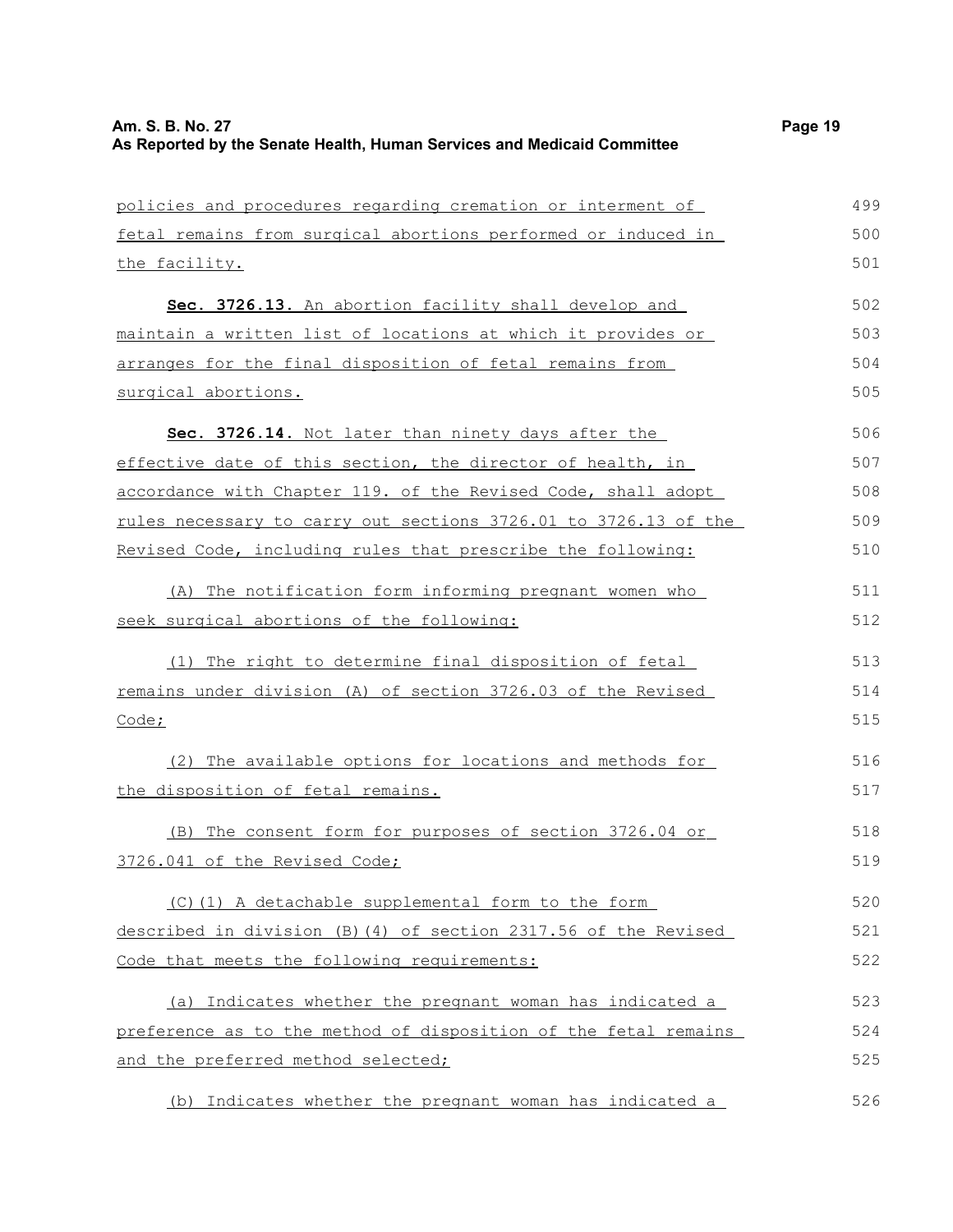| preference as to the location of disposition of the fetal        | 527 |
|------------------------------------------------------------------|-----|
| remains;                                                         | 528 |
| (c) Provides for the signature of the physician who is to        | 529 |
| perform or induce the abortion;                                  | 530 |
| (d) Provides for a medical identification number for the         | 531 |
| pregnant woman but does not provide for the pregnant woman's     | 532 |
| printed name or signature.                                       | 533 |
| (2) If a medical emergency or medical necessity prevents         | 534 |
| the pregnant woman from completing the detachable supplemental   | 535 |
| form, procedures to complete that form a reasonable time after   | 536 |
| the medical emergency or medical necessity has ended.            | 537 |
| Sec. 3726.15. A person who buries or cremates fetal              | 538 |
| remains from a surgical abortion is not liable for or subject to | 539 |
| damages in any civil action, prosecution in any criminal         | 540 |
| proceeding, or professional disciplinary action related to the   | 541 |
| disposal of fetal remains, if that person does all of the        | 542 |
| following:                                                       | 543 |
| (A) Acts in good faith compliance with this chapter and,         | 544 |
| if applicable, section 4717.271 of the Revised Code;             | 545 |
| (B) Receives a copy of a properly executed detachable            | 546 |
| supplemental form described in division (C) (1) of section       | 547 |
| 3726.14 of the Revised Code;                                     | 548 |
| (C) Acts in furtherance of the final disposition of the          | 549 |
| fetal remains.                                                   | 550 |
| Sec. 3726.16. Except for the requirements of section             | 551 |
| 3705.20 of the Revised Code, no conflicting provision of the     | 552 |
| Revised Code or conflicting procedure of an agency or board      | 553 |
| shall apply regarding a person who buries or cremates fetal      | 554 |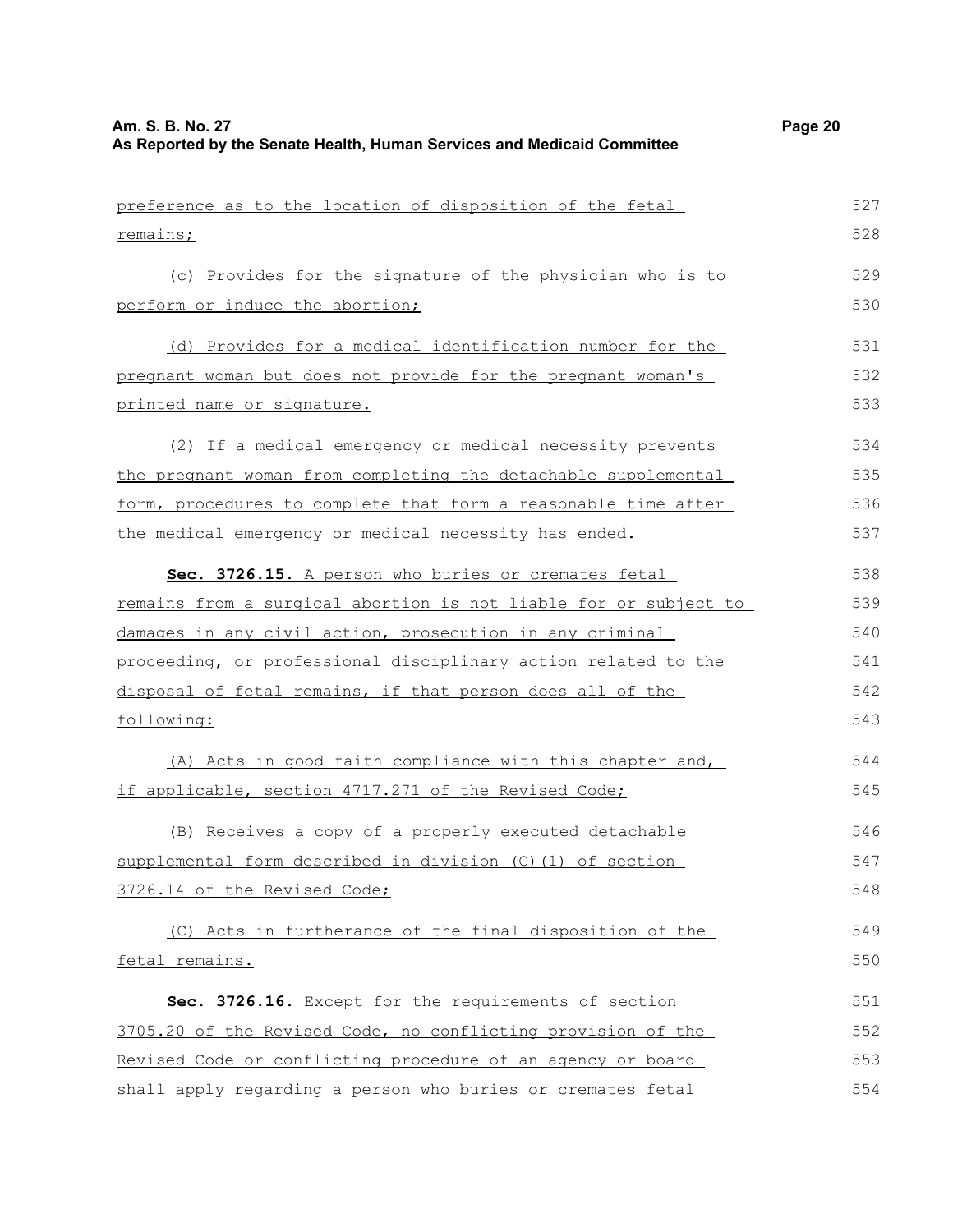| remains in accordance with section 3726.15 of the Revised Code. | 555 |
|-----------------------------------------------------------------|-----|
| Sec. 3726.95. A pregnant woman who has a surgical               | 556 |
| abortion, the fetal remains from which are not disposed of in   | 557 |
| compliance with this chapter, is not quilty of committing,      | 558 |
| attempting to commit, complicity in the commission of, or       | 559 |
| conspiracy in the commission of a violation of section 3726.99  | 560 |
| of the Revised Code.                                            | 561 |
| Sec. 3726.99. (A) No person shall fail to comply with           | 562 |
| section 3726.02, 3726.05, 3726.10, or 3726.11 of the Revised    | 563 |
| Code.                                                           | 564 |
| (B) Whoever knowingly violates division (A) of this             | 565 |
| section is quilty of failure to dispose of fetal remains        | 566 |
| humanely, a misdemeanor of the first degree.                    | 567 |
| Sec. 4717.271. The following applies to a crematory             | 568 |
| operator that cremates fetal remains for an abortion facility   | 569 |
| under Chapter 3726. of the Revised Code.                        | 570 |
| (A) A crematory operator shall not do any of the                | 571 |
| following:                                                      | 572 |
| (1) Cremate fetal remains without receiving a copy of a         | 573 |
| properly executed detachable supplemental form described in     | 574 |
| division (C)(1) of section 3726.14 of the Revised Code;         | 575 |
| (2) Dispose of the cremated fetal remains by a means other      | 576 |
| than one of the following:                                      | 577 |
| (a) Placing them in a grave, crypt, or niche;                   | 578 |
| (b) Scattering them in any dignified manner, including in       | 579 |
| a memorial garden, at sea, by air, or at a scattering ground    | 580 |
| described in section 1721.21 of the Revised Code;               | 581 |